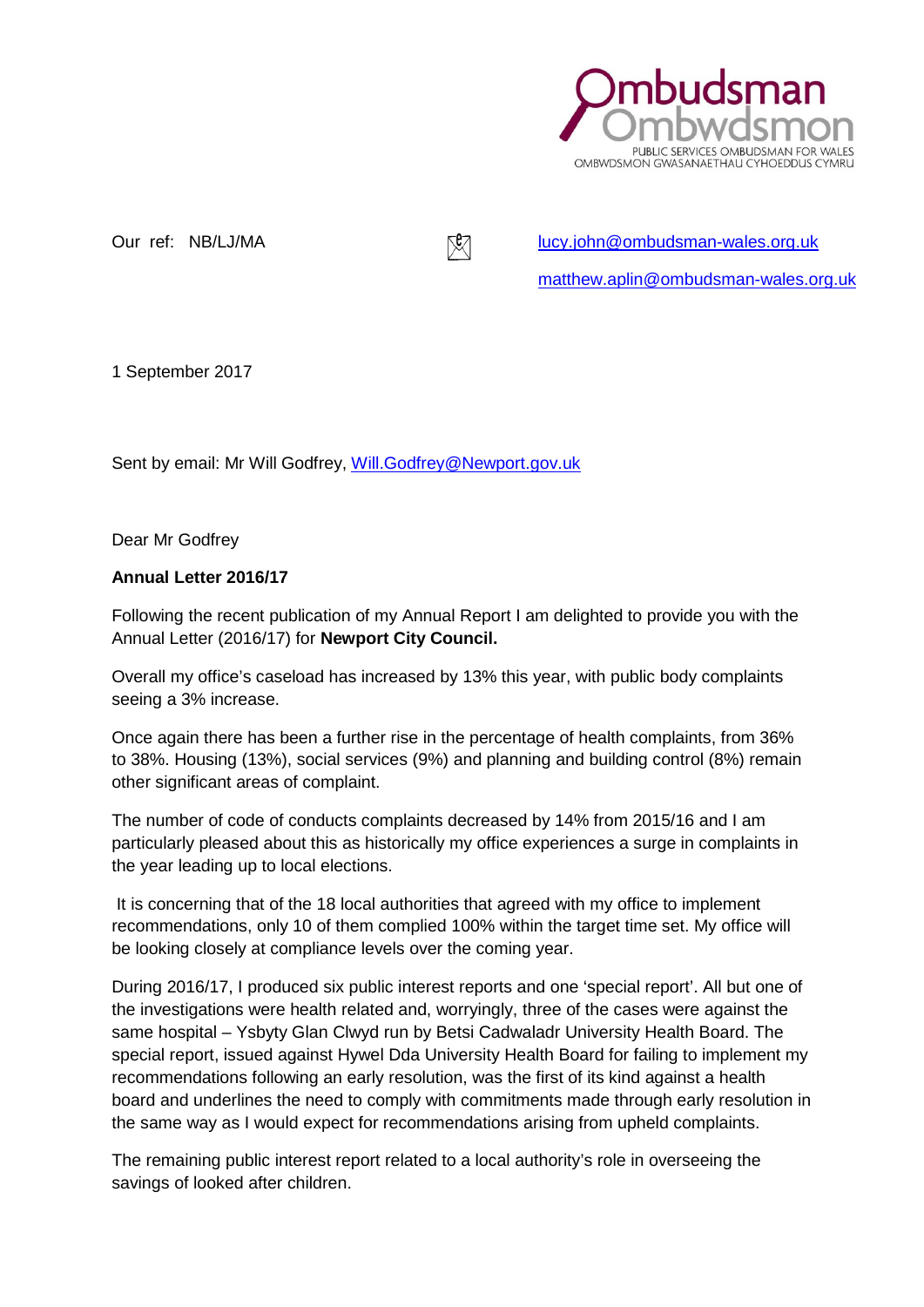Earlier this year I issued a thematic report entitled [Ending Groundhog Day: Lessons from](http://www.ombudsman-wales.org.uk/%7E/media/Files/Thematic%20Reports/22624%20Thematic%20report_GroundhogDay_ENGLISH_Final%20FOR%20ISSUE.ashx)  [Poor Complaints Handling.](http://www.ombudsman-wales.org.uk/%7E/media/Files/Thematic%20Reports/22624%20Thematic%20report_GroundhogDay_ENGLISH_Final%20FOR%20ISSUE.ashx) This highlighted cases from across devolved public services in Wales where investigations by public bodies have been inadequate and failed the service user. The report emphasised the need for effective governance across the Welsh public sector, robust staff training and improved methods of data collection. If you have not considered the report I would encourage you to do so.

I continue to place importance on the improvement function of my office. Last year I assigned Improvement Officers to several bodies and this will continue in 2017/18. In engaging with these bodies we hope to see ongoing improvements in complaints handling, learning and putting things right, along with the governance arrangements necessary for continuous improvement.

I am hopeful that the National Assembly will shortly be introducing new Ombudsman legislation that will help drive up standards. It is important that Wales continues to adopt best practice in complaint handling and public service improvement and does not get left behind.

In reference to your local authority, the number of complaints received by my office has reduced from 33 in 2015/16 to 26 in 2016/17. The vast majority of complaints received were about Adult Social Services (11). This was followed by Housing (4) and Planning and Building Control (3). PSOW intervention was required in 23% of cases.

Further to meeting with you earlier this year I will be in touch to offer support in improving dealings with this office on complaints.

You will find below a factsheet giving a breakdown of complaints data relating to your Local Authority. This year we have included a new set of statistics regarding Ombudsman interventions. These include all cases upheld by my office as well as early resolutions and voluntary settlements.

This correspondence has been copied to the Leader of the Council for consideration by the cabinet. I will also be sending a copy to your contact officer within your organisation and would again reiterate the importance of this role. Finally, a copy of all annual letters will be published on my website.

Yours sincerely

 $\overline{\mathcal{L}}$ 

Nick Bennett Public Services Ombudsman for Wales

CC: Cllr Debbie Wilcox, Leader Gareth Price, Contact Officer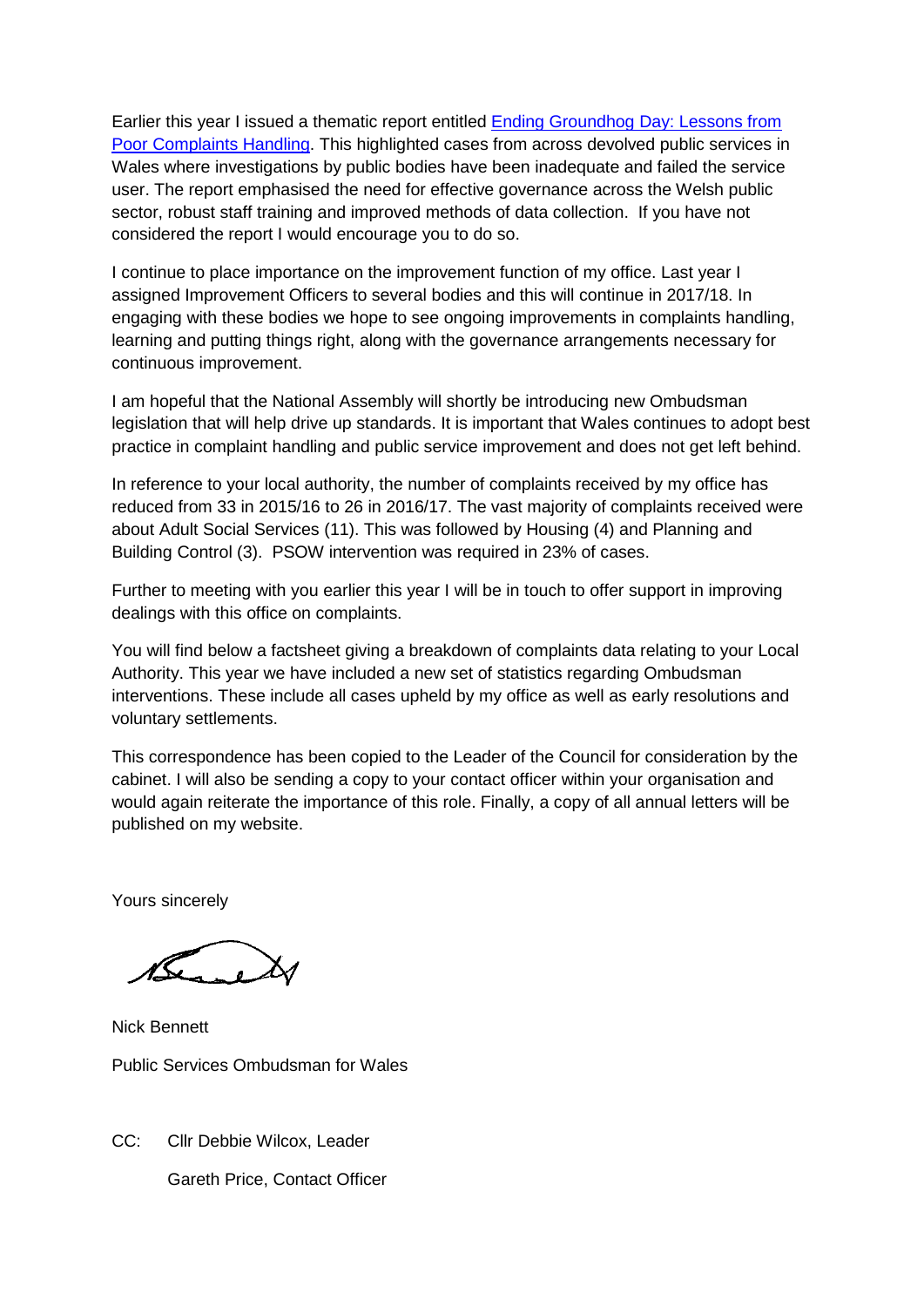# **Factsheet**

# **A. Complaints Received and Investigated with Local Authority average adjusted by population**

|                                             |                            |         | <b>Complaints</b> |                |
|---------------------------------------------|----------------------------|---------|-------------------|----------------|
| <b>Local Authority</b>                      | <b>Complaints Received</b> | Average | Investigated      | <b>Average</b> |
| <b>Blaenau Gwent County Borough Council</b> | 12                         | 19      |                   |                |
| <b>Bridgend County Borough Council</b>      | 44                         | 39      |                   | $\overline{2}$ |
| Caerphilly County Borough Council           | 54                         | 50      | $\overline{2}$    | $\overline{2}$ |
| <b>Cardiff Council</b>                      | 143                        | 99      | 3                 | 4              |
| <b>Carmarthenshire County Council</b>       | 44                         | 51      | $\overline{2}$    | 2              |
| <b>Ceredigion County Council</b>            | 32                         | 21      | 2                 |                |
| City and County of Swansea                  | 52                         | 67      | 3                 | 3              |
| Conwy County Borough Council                | 28                         | 32      |                   |                |
| Denbighshire County Council                 | 24                         | 26      | $\overline{0}$    |                |
| <b>Flintshire County Council</b>            | 39                         | 43      | 4                 | 2              |
| <b>Gwynedd Council</b>                      | 32                         | 34      |                   |                |
| Isle of Anglesey County Council             | 24                         | 19      | 0                 |                |
| Merthyr Tydfil County Borough Council       | 10                         | 16      |                   |                |
| Monmouthshire County Council                | 18                         | 26      |                   |                |
| Neath Port Talbot County Borough Council    | 38                         | 39      |                   | 2              |
| <b>Newport City Council</b>                 | 26                         | 41      |                   | 2              |
| Pembrokeshire County Council                | 29                         | 34      |                   |                |
| <b>Powys County Council</b>                 | 54                         | 37      | 4                 |                |
| Rhondda Cynon Taf County Borough Council    | 47                         | 66      |                   |                |
| <b>Torfaen County Borough Council</b>       | 23                         | 25      |                   |                |
| Vale of Glamorgan Council                   | 41                         | 35      |                   |                |
| <b>Wrexham County Borough Council</b>       | 46                         | 38      |                   |                |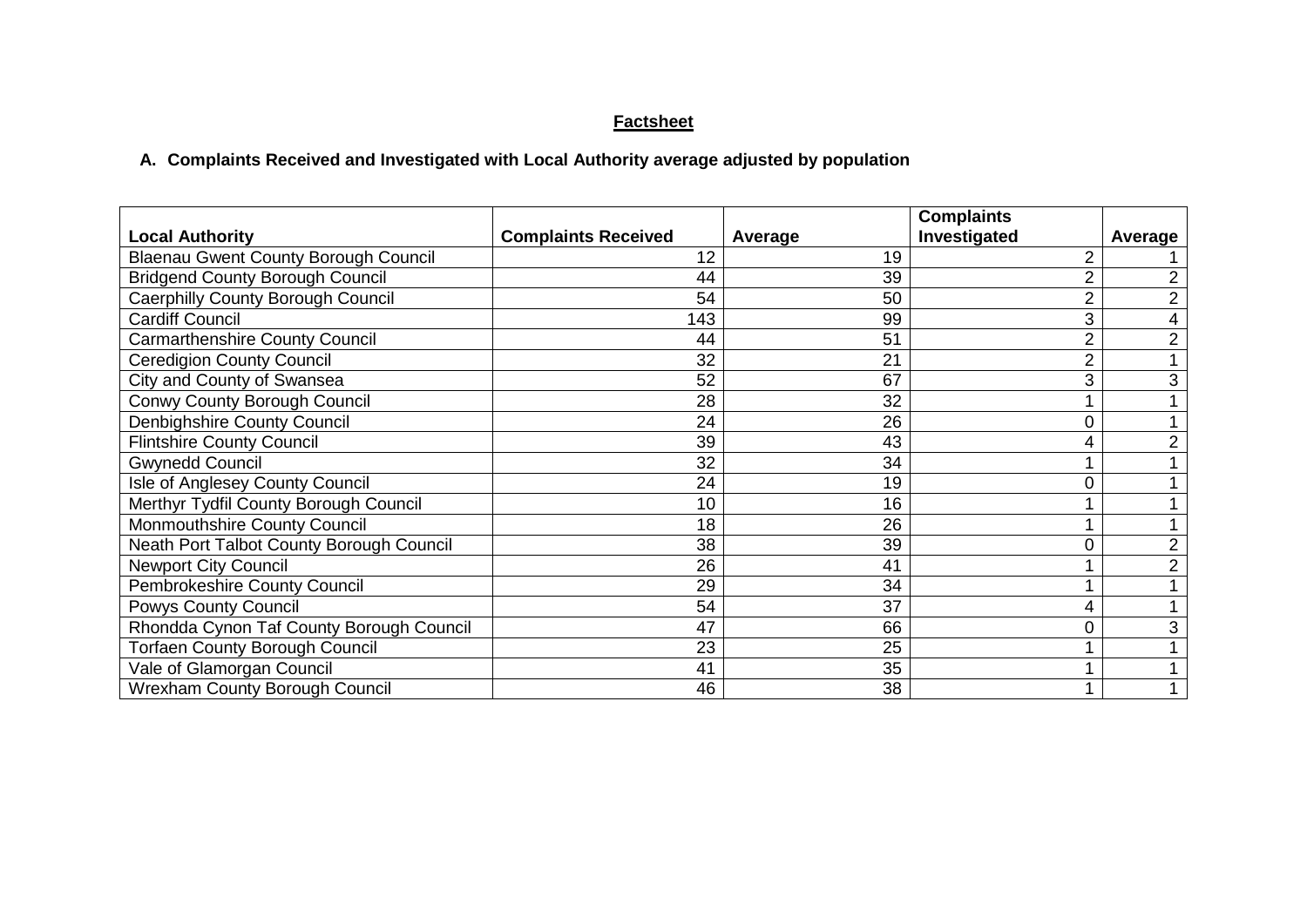# **B. Complaints Received by Subject with Local Authority average**

| <b>Newport City Council</b>                 | <b>Complaints</b><br><b>Received</b> | <b>Local Authority</b><br>Average |
|---------------------------------------------|--------------------------------------|-----------------------------------|
| Finance and Taxation - Finance and Taxation |                                      |                                   |
| <b>Adult Social Services</b>                | 44                                   |                                   |
| <b>Benefits Administration</b>              |                                      |                                   |
| <b>Children's Social Services</b>           |                                      |                                   |
| <b>Complaints Handling</b>                  | ⌒                                    |                                   |
| Environment & Environmental Health          |                                      |                                   |
| Housing                                     | д                                    | 5                                 |
| <b>Planning and Building Control</b>        | ⌒                                    |                                   |
| Roads and Transport                         |                                      |                                   |
| <b>Various Other</b>                        |                                      | 3                                 |

# **C. Comparison of complaint outcomes with average outcomes for Local Authorities, adjusted for population distribution**

| Local<br><b>Authority</b> | Out of<br><b>Jurisdiction</b> | <b>Premature</b> | 'Other' cases<br>closed after<br>initial<br>consideration | <b>Discontinued</b> | <b>Early</b><br><b>Resolution/</b><br><b>Voluntary</b><br><b>Settlement</b> | <b>S16</b><br><b>Report</b><br>$\blacksquare$<br><b>Upheld</b><br><u>in</u><br>whole<br>or in<br>part | <b>Other</b><br>Report<br><b>Upheld</b><br>- in<br>whole<br>or in<br>part | <b>Other</b><br>Report<br>- Not<br><b>Upheld</b> | Withdrawn | <b>Total</b><br><b>Cases</b><br><b>Closed</b> |
|---------------------------|-------------------------------|------------------|-----------------------------------------------------------|---------------------|-----------------------------------------------------------------------------|-------------------------------------------------------------------------------------------------------|---------------------------------------------------------------------------|--------------------------------------------------|-----------|-----------------------------------------------|
| <b>Newport</b>            |                               |                  | 15                                                        |                     |                                                                             |                                                                                                       |                                                                           |                                                  |           | 30                                            |
| <b>Newport</b>            |                               |                  |                                                           |                     |                                                                             |                                                                                                       |                                                                           |                                                  |           |                                               |
| (adjusted)                | 8.                            | 12 <sup>2</sup>  | 15                                                        |                     | 5.                                                                          | 0                                                                                                     |                                                                           |                                                  |           | 42                                            |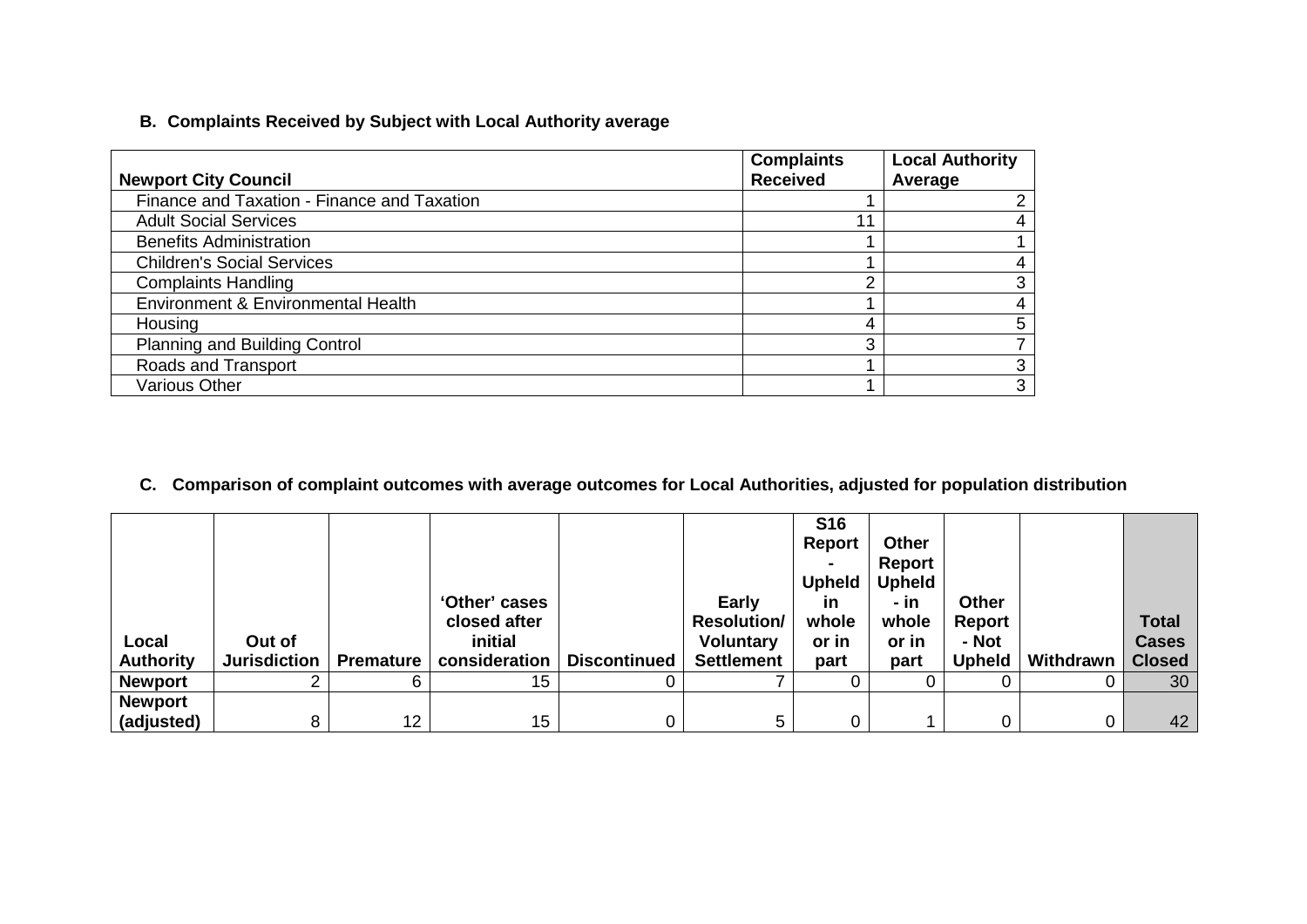# **D. Number of cases with PSOW intervention**

| <b>Local Authority</b>                      | <b>Number of</b><br>complaints<br>with PSOW<br>intervention | <b>Total number</b><br>of closed<br>complaints | $%$ of<br>complaints<br>with PSOW<br>intervention |
|---------------------------------------------|-------------------------------------------------------------|------------------------------------------------|---------------------------------------------------|
| <b>Blaenau Gwent County Borough Council</b> | 3                                                           | 12                                             | 25                                                |
| <b>Bridgend County Borough Council</b>      | 5                                                           | 42                                             | 12                                                |
| Caerphilly County Borough Council           | $\overline{4}$                                              | 55                                             | $\overline{7}$                                    |
| <b>Cardiff Council</b>                      | 19                                                          | 133                                            | 14                                                |
| <b>Carmarthenshire County Council</b>       | 6                                                           | 47                                             | 13                                                |
| <b>Ceredigion County Council</b>            | 8                                                           | 39                                             | 21                                                |
| City and County of Swansea                  | $\overline{4}$                                              | 54                                             | $\overline{7}$                                    |
| Conwy County Borough Council                | $\overline{4}$                                              | 33                                             | 12                                                |
| Denbighshire County Council                 | $\overline{0}$                                              | 27                                             | $\overline{0}$                                    |
| <b>Flintshire County Council</b>            | 13                                                          | 41                                             | 32                                                |
| <b>Gwynedd Council</b>                      | 5                                                           | 33                                             | 15                                                |
| Isle of Anglesey County Council             | 3                                                           | 27                                             | 11                                                |
| Merthyr Tydfil County Borough Council       | 3                                                           | 10                                             | 30                                                |
| Monmouthshire County Council                | 3                                                           | 22                                             | 14                                                |
| Neath Port Talbot County Borough<br>Council | 3                                                           | 38                                             | 8                                                 |
| <b>Newport City Council</b>                 | $\overline{7}$                                              | 30                                             | 23                                                |
| Pembrokeshire County Council                | 4                                                           | 33                                             | 12                                                |
| <b>Powys County Council</b>                 | 9                                                           | 53                                             | 17                                                |
| Rhondda Cynon Taf County Borough<br>Council | 6                                                           | 48                                             | 13                                                |
| <b>Torfaen County Borough Council</b>       | $\overline{2}$                                              | 22                                             | 9                                                 |
| Vale of Glamorgan Council                   | 9                                                           | 39                                             | 23                                                |
| <b>Wrexham County Borough Council</b>       | 13                                                          | 47                                             | 28                                                |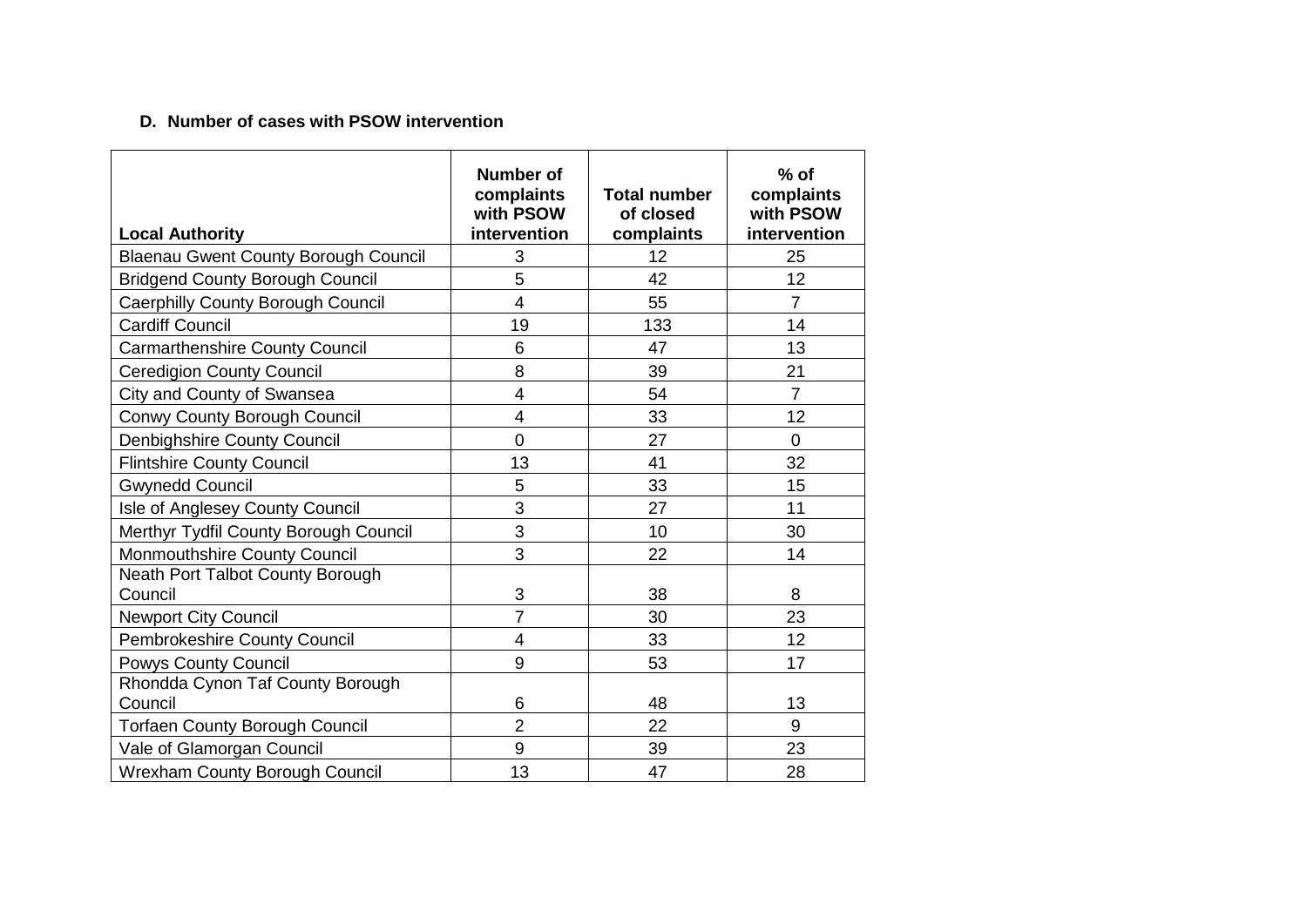# E. **Code of Conduct Complaints Closed**

| <b>Local Authority</b> | <b>Closed after</b><br>initial<br>consideration | <b>Discontinued</b> | No<br>evidence<br>of breach | <b>No action</b><br>necessary | <b>Refer to</b><br><b>Standards</b><br><b>Committee</b> | <b>Refer to</b><br><b>Adjudication</b><br><b>Panel</b> | Withdrawn | <b>Total</b><br><b>Cases</b><br><b>Closed</b> |
|------------------------|-------------------------------------------------|---------------------|-----------------------------|-------------------------------|---------------------------------------------------------|--------------------------------------------------------|-----------|-----------------------------------------------|
| Newport                |                                                 |                     |                             |                               |                                                         |                                                        |           |                                               |